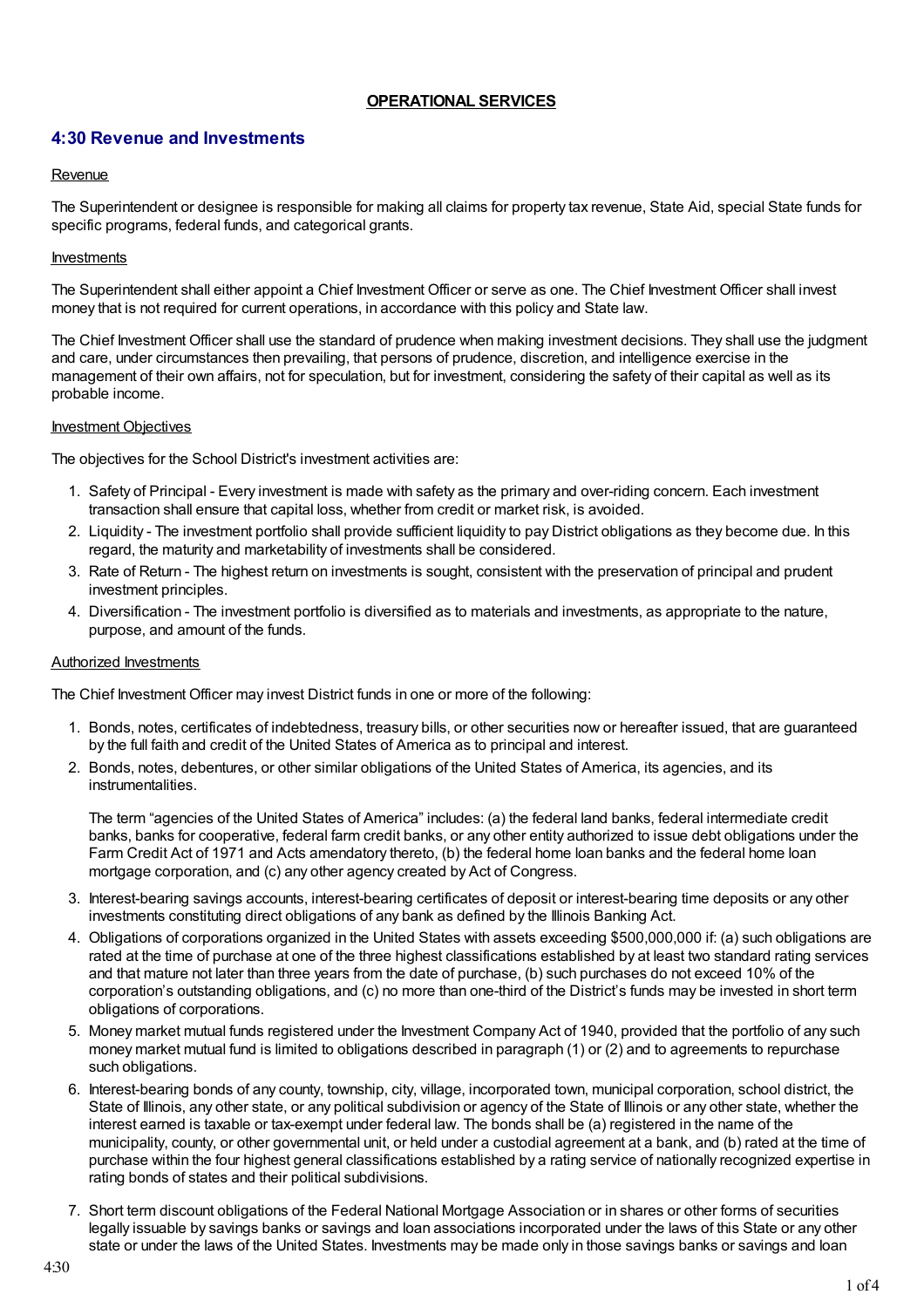associations, the shares, or investment certificates that are insured by the Federal Deposit Insurance Corporation. Any such securities may be purchased at the offering or market price thereof at the time of such purchase. All such securities so purchased shall mature or be redeemable on a date or dates prior to the time when, in the judgment of the Chief Investment Officer, the public funds so invested will be required for expenditure by the District or its governing authority.

- 8. Dividend-bearing share accounts, share certificate accounts, or class of share accounts of a credit union chartered under the laws of this State or the laws of the United States; provided, however, the principle office of any such credit union must be located within the State of Illinois. Investments may be made only in those credit unions the accounts of which are insured by applicable law.
- 9. A Public Treasurers' Investment Pool created under Section 17 of the State Treasurer Act. The District may also invest any public funds in a fund managed, operated, and administered by a bank, subsidiary of a bank, or subsidiary of a bank holding company or use the services of such an entity to hold and invest or advise regarding the investment of any public funds.
- 10. The Illinois School District Liquid Asset Fund Plus.
- 11. Repurchase agreements of government securities having the meaning set out in the Government Securities Act of 1986, as now or hereafter amended or succeeded, subject to the provisions of said Act and the regulations issued there under. The government securities, unless registered or inscribed in the name of the District, shall be purchased through banks or trust companies authorized to do business in the State of Illinois.

Except for repurchase agreements of government securities that are subject to the Government Securities Act of 1986, as now or hereafter amended or succeeded, the District may not purchase or invest in instruments that constitute repurchase agreements, and no financial institution may enter into such an agreement with or on behalf of the District unless the instrument and the transaction meet all of the following requirements:

- a. The securities, unless registered or inscribed in the name of the District, are purchased through banks or trust companies authorized to do business in the State of Illinois.
- b. The Chief Investment Officer, after ascertaining which firm will give the most favorable rate of interest, directs the custodial bank to "purchase" specified securities from a designated institution. The "custodial bank" is the bank or trust company, or agency of government, that acts for the District in connection with repurchase agreements involving the investment of funds by the District. The State Treasurer may act as custodial bank for public agencies executing repurchase agreements.
- c. A custodial bank must be a member bank of the Federal Reserve System or maintain accounts with member banks. All transfers of book-entry securities must be accomplished on a Reserve Bank's computer records through a member bank of the Federal Reserve System. These securities must be credited to the District on the records of the custodial bank and the transaction must be confirmed in writing to the District by the custodial bank.
- d. Trading partners shall be limited to banks or trust companies authorized to do business in the State of Illinois or to registered primary reporting dealers.
- e. The security interest must be perfected.
- f. The District enters into a written master repurchase agreement that outlines the basic responsibilities and liabilities of both buyer and seller.
- g. Agreements shall be for periods of 330 days or less.
- h. The Chief Investment Officer informs the custodial bank in writing of the maturity details of the repurchase agreement.
- i. The custodial bank must take delivery of and maintain the securities in its custody for the account of the District and confirm the transaction in writing to the District. The custodial undertaking shall provide that the custodian takes possession of the securities exclusively for the District; that the securities are free of any claims against the trading partner; and that any claims by the custodian are subordinate to the District's claims to rights to those securities.
- j. The obligations purchased by the District may only be sold or presented for redemption or payment by the fiscal agent bank or trust company holding the obligations upon the written instruction of the Chief Investment Officer.
- k. The custodial bank shall be liable to the District for any monetary loss suffered by the District due to the failure of the custodial bank to take and maintain possession of such securities.
- 12. Any investment as authorized by the Public Funds Investment Act, and Acts amendatory thereto. Paragraph 11 supersedes paragraphs 1-10 and controls in the event of conflict.

Except as provided herein, investments may be made only in banks, savings banks, savings and loan associations, or credit unions that are insured by the Federal Deposit Insurance Corporation or other approved share insurer.

The Chief Investment Officer and Superintendent shall regularly consider material, relevant, and decision-useful sustainability factors in evaluating investment decisions, within the bounds of financial and fiduciary prudence. Such factors include, but are not limited to: (1) corporate governance and leadership factors, (2) environmental factors, (3) social capital factors, (4) human capital factors, and (5) business model and innovation factors, as provided under the Ill. Sustainable Investing Act, 30 ILCS 238/.

Selection of Depositories, Investment Managers, Dealers, and Brokers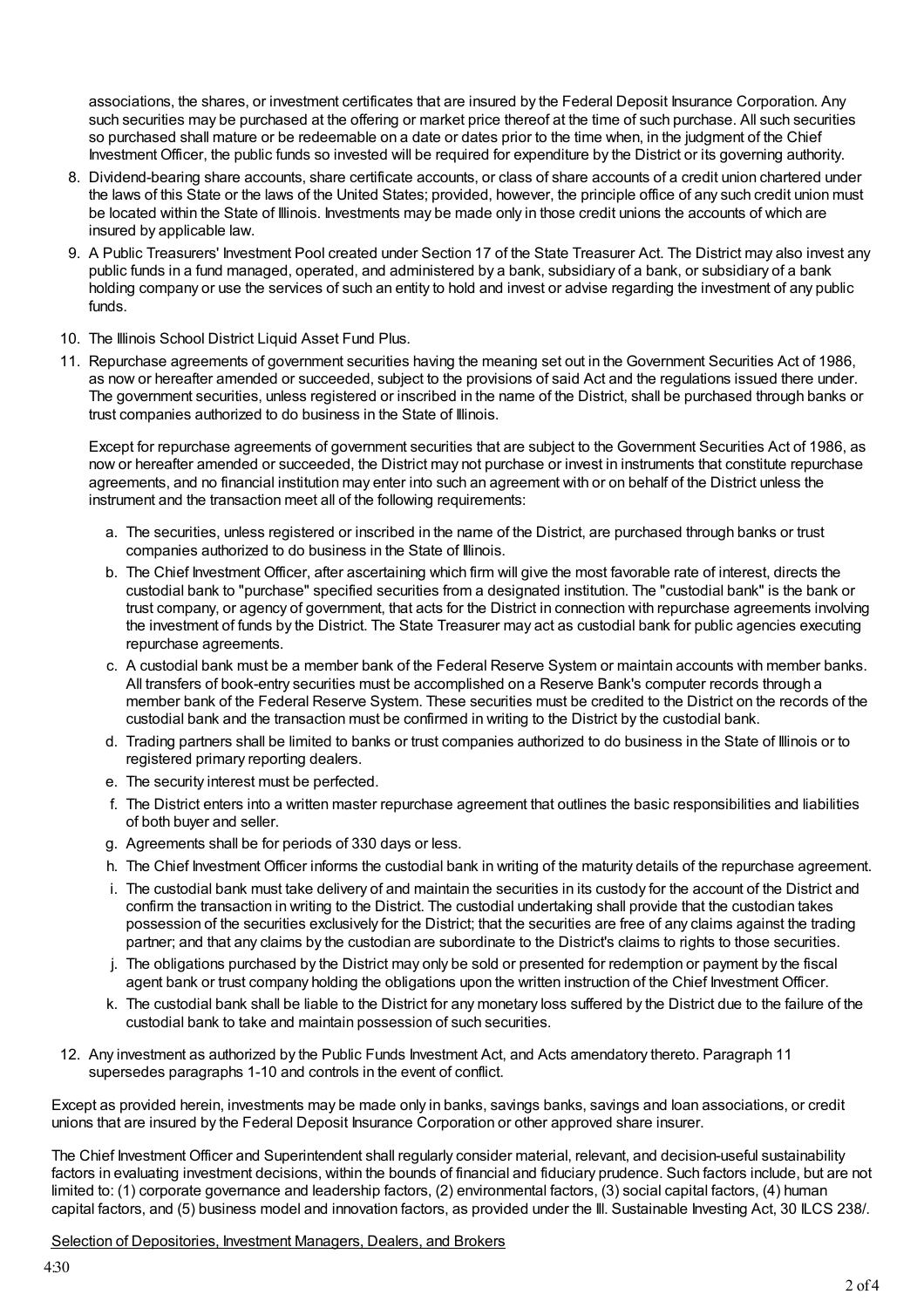The Chief Investment Officer shall establish a list of authorized depositories, investment managers, dealers and brokers based upon the creditworthiness, reputation, minimum capital requirements, qualifications under State law, as well as a long history of dealing with public fund entities. The Board will review and approve the list at least annually.

In order to be an authorized depository, each institution must submit copies of the last two sworn statements of resources and liabilities or reports of examination, that the institution is required to furnish to the appropriate State or federal agency. Each institution designated as a depository shall, while acting as such depository, furnish the District with a copy of all statements of resources and liabilities or all reports of examination, that it is required to furnish to the appropriate State or federal agency.

The above eligibility requirements of a bank to receive or hold public deposits do not apply to investments in an interest-bearing savings account, interest-bearing certificate of deposit, or interest-bearing time deposit if: (1) the District initiates the investment at or through a bank located in Illinois, and (2) the invested public funds are at all times fully insured by an agency or instrumentality of the federal government.

The District may consider a financial institution's record and current level of financial commitment to its local community when deciding whether to deposit funds in that financial institution. The District may consider factors including:

- 1. For financial institutions subject to the federal Community Reinvestment Act of 1977, the current and historical ratings that the financial institution has received, to the extent that those ratings are publicly available, under the federal Community Reinvestment Act of 1977;
- 2. Any changes in ownership, management, policies, or practices of the financial institution that may affect the level of the financial institution's commitment to its community;
- 3. The financial impact that the withdrawal or denial of District deposits might have on the financial institution;
- 4. The financial impact to the District as a result of withdrawing public funds or refusing to deposit additional public funds in the financial institution; and
- 5. Any additional burden on the District's resources that might result from ceasing to maintain deposits of public funds at the financial institution under consideration.

#### Collateral Requirements

All amounts deposited or invested with financial institutions in excess of any insurance limit shall be collateralized in accordance with the Public Funds Investment Act, 30 ILCS 235/. The Superintendent or designee shall keep the Board informed of collateral agreements.

#### Safekeeping and Custody Arrangements

The preferred method for safekeeping is to have securities registered in the District's name and held by a third-party custodian. Safekeeping practices should qualify for the Governmental Accounting Standards Board (GASB) Statement No. 3, Deposits with Financial Institutions, Investments (including Repurchase Agreements), and Reverse Repurchase Agreements, Category I, the highest recognized safekeeping procedures.

#### Controls and Report

The Chief Investment Officer shall establish a system of internal controls and written operational procedures to prevent losses arising from fraud, employee error, misrepresentation by third parties, or imprudent employee action.

The Chief Investment Officer shall provide a quarterly investment report to the Board. The report will: (1) assess whether the investment portfolio is meeting the District's investment objectives, (2) identify each security by class or type, book value, income earned, and market value, (3) identify those institutions providing investment services to the District, and (4) include any other relevant information. The investment portfolio's performance shall be measured by appropriate and creditable industry standards for the investment type.

The Board of Education will determine, after receiving the Superintendent's recommendation, which fund is in most need of interest income and the Superintendent shall execute a transfer. This provision does not apply when the use of interest earned on a particular fund is restricted.

#### Ethics and Conflicts of Interest

The Board of Education and District officials will avoid any investment transaction or practice that in appearance or fact might impair public confidence. Board members are bound by the Board policy 2:100, *Board Member Conflict of Interest*. No District employee having influence on the District's investment decisions shall:

- 1. Have any interest, directly or indirectly, in any investments in which the District is authorized to invest,
- 2. Have any interest, directly or indirectly, in the sellers, sponsors, or managers of those investments, or
- 3. Receive, in any manner, compensation of any kind from any investments in that the agency is authorized to invest.